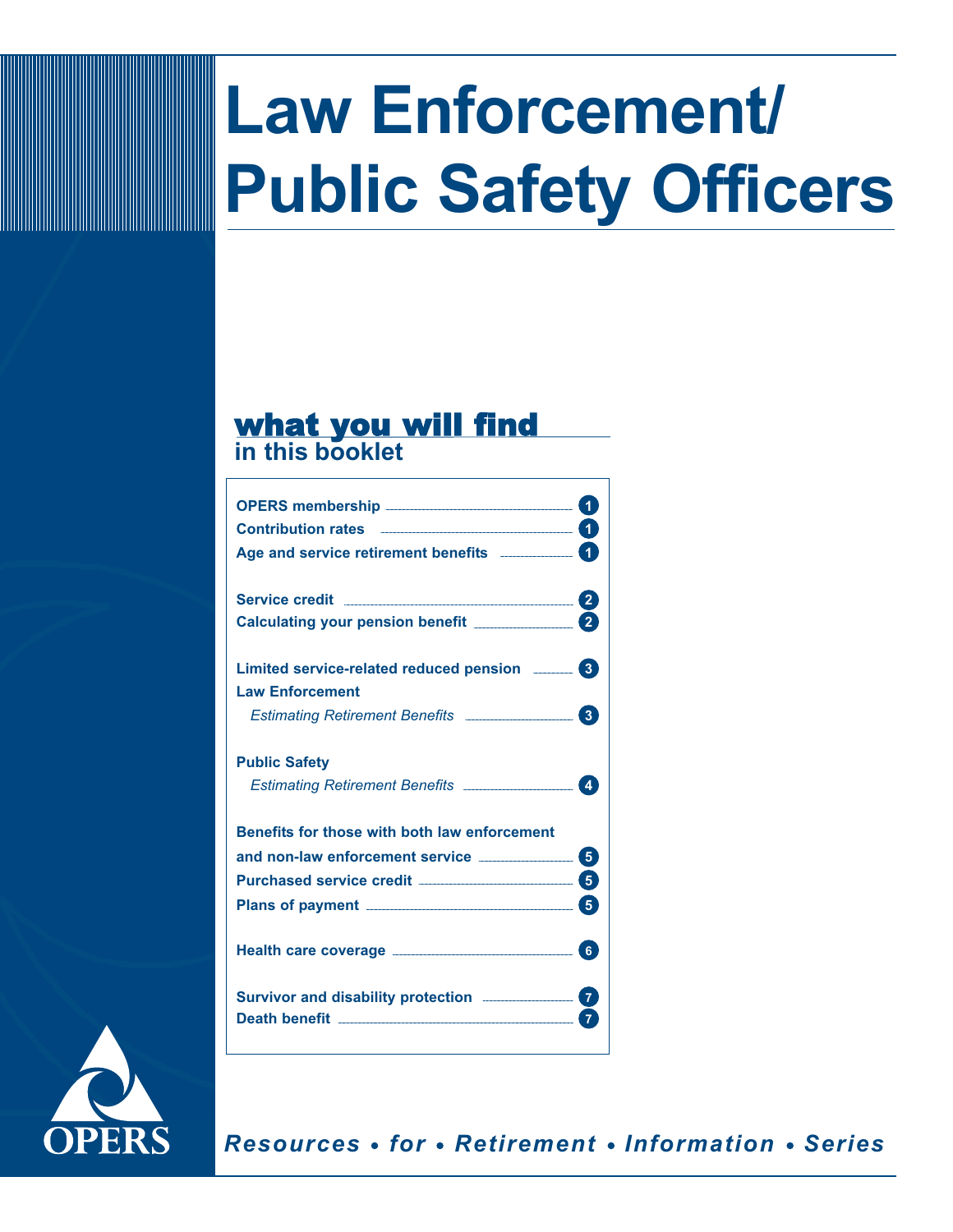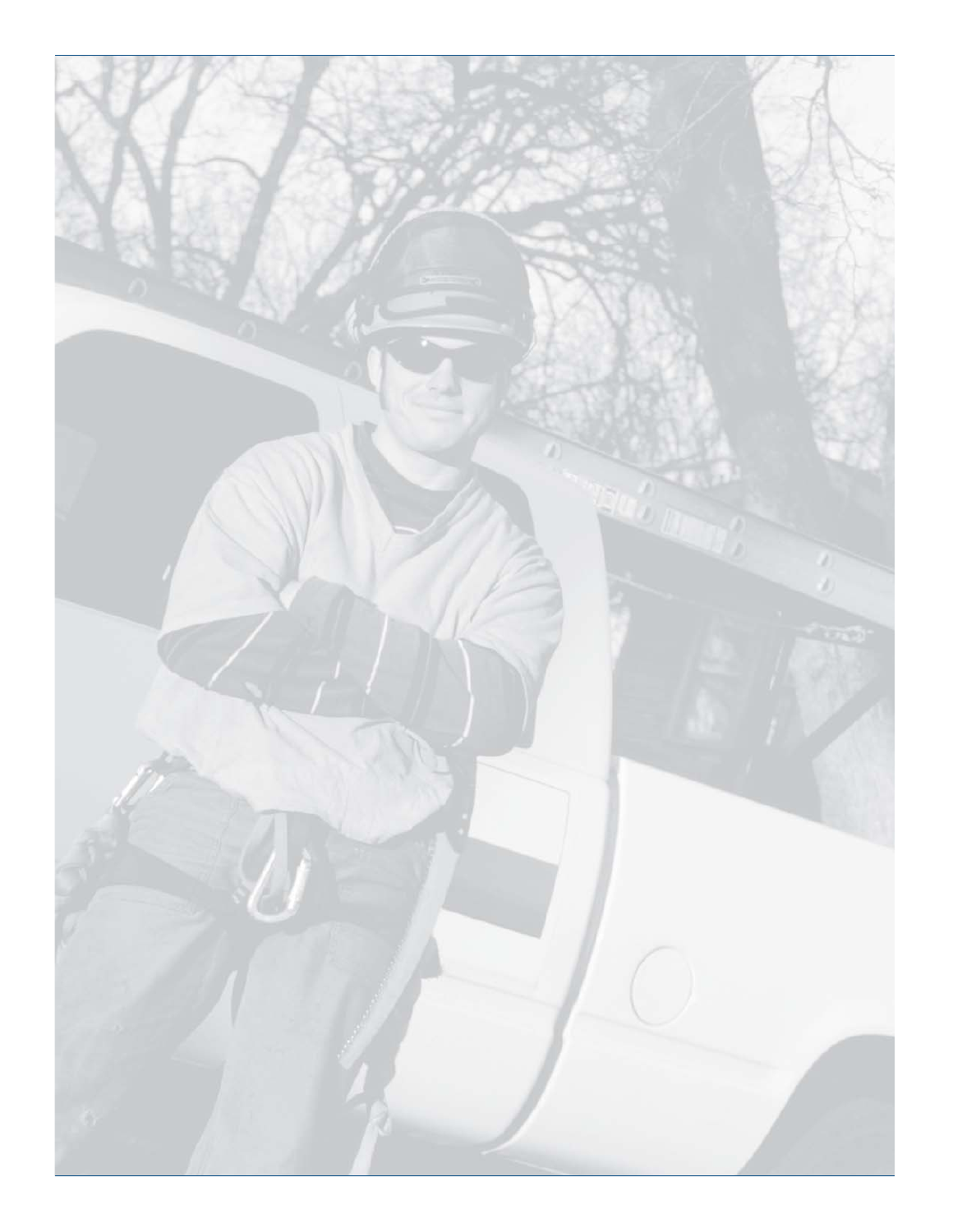### **OPERS** membership

Ohio PERS provides special retirement coverage for certain law enforcement and public safety officers who are required to participate in the Traditional Pension Plan.

**Law enforcement officers** are OPERS members whose primary duties are to preserve the peace, protect life and property and to enforce the laws of Ohio as determined by the officer's employer.

**Public safety officers** are OPERS members whose primary duties are other than to preserve the peace, protect life and property and enforce the laws of Ohio as determined by the officer's employer. Public safety officers include full-time bailiffs or deputy bailiffs appointed by the Hamilton County Municipal Clerk of Courts under state law and the public safety director of a municipal corporation. The director must be responsible for directing the activities of the municipal corporation's police *and* fire departments.

The following individuals, who must be identified by their employer as full-time and, in most instances, have a Peace Officer's Training School Certificate, are eligible to contribute as law enforcement or public safety officers:

- **O** Sheriffs and deputy sheriffs
- **O** Township constables or police officers
- **O** Criminal bailiffs or court constables who were deputized by a county sheriff
- **O** State university law enforcement officers
- **O** County narcotics agents
- **O** Undercover drug agents
- **O** Enforcement agents with the Ohio Department of Public Safety
- **O** Park officers, forest officers, wildlife officers, state watercraft officers, natural resources law enforcement officers and preserve officers with the Ohio Department of Natural Resources
- **O** Park district police officers
- **O** Conservancy district officers
- **O** Municipal corporation police officers not covered by the Ohio Police and Fire Pension Fund
- **O** Police employed by the Ohio Veterans Home
- **O** Special police employed by a state mental health institution
- **O** Special police employed by a state institution for the mentally retarded and developmentally disabled
- **O** Ohio House of Representatives sergeant at arms and assistant Ohio House of Representatives sergeant at arms
- **O** Regional transit authority police officers
- **O** State highway patrol police officers

Contribution rates

Law enforcement officers currently contribute to OPERS at a rate of 11.6 percent. Public safety officers contribute at a rate of 11.0 percent.

Age and service retirement benefits

| Law enforcement officers may retire with a full benefit as early as age 48 with at least 25 years |  |  |  |  |  |  |
|---------------------------------------------------------------------------------------------------|--|--|--|--|--|--|
|                                                                                                   |  |  |  |  |  |  |

**Public Safety Officers**

**Age Retirement Benefit** 52 100% 51 93% 50 86% 49 80%

48 75%

of law enforcement service.

Public safety officers may retire with a full benefit at age 52 or receive a reduced benefit as early as age 48 with at least 25 years of service as a public safety officer (see chart left).

The law also permits that both law enforcement and public safety officers may retire at age 62 with at least 15 years of service credit as a law enforcement or public safety officer, without a reduction.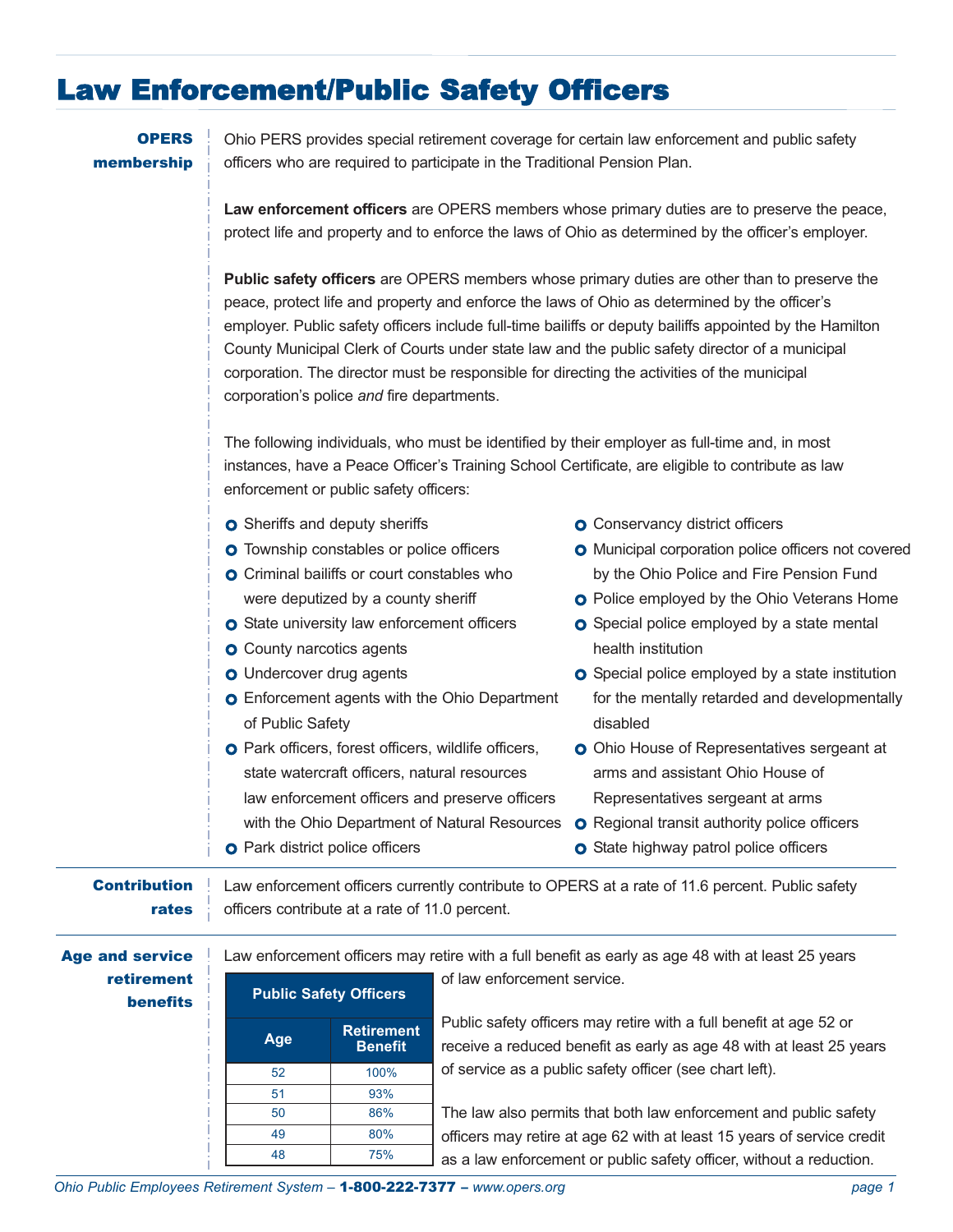#### Service credit

The service credit used for calculating a benefit for law enforcement and public safety officers can include up to four years of free military service and up to five years of purchased military service. Full-time out-of-state or federal law enforcement service may also be purchased; however, it may **not** be used in the calculation of a law enforcement or public safety officer benefit.

Purchased or transferred service credit earned as a police or highway patrol officer in Ohio can be included in a benefit provided the credit is not being used to qualify for another pension (see *Purchased service credit* on page 5).

### **Converted non-law enforcement service**

Traditional Pension Plan members are able to convert regular and public safety service credit to law enforcement service credit and regular service credit to public safety service credit. No more than five years of total service may be converted.

Members who have contributed to OPERS as public safety or law enforcement officers may convert service credit if they are:

- Already eligible to retire with a public safety or law enforcement benefit
- **O** Become eligible for retirement by completing the conversion

Cost statements for this conversion will be generated only if the member meets one of these requirements. The cost of the service credit cannot be less than 100 percent of the additional liability resulting from the conversion of the service credit. Members must retire within 90 days from the date of the first payment to convert the service.

**Eligible individuals attending a police academy are able to select from one of three OPERS retirement plans. However, when they begin contributing to OPERS as a law enforcement or public safety officer, by law they must contribute to the Traditional Pension Plan.**

### Calculating your pension benefit

Traditional Pension Plan benefits for law enforcement and public safety officers are determined by a formula that includes 2.5 percent of final average salary (FAS), which is the average of the three highest years of earnings, multiplied by the first 25 years of service, plus 2.1 percent of FAS for each year of service thereafter. The benefit cannot exceed 90 percent of FAS or the limits set by the Internal Revenue Code.

For example, an officer at age 53 with 30 years of service and an FAS of \$30,000 would be entitled to an annual pension of \$21,900 under the *Single Life Benefit (Plan B)* payment plan. The calculation for this is as follows:

| <b>Step 1:</b> $$30,000 \times 2.5\% = $750$ | <b>Step 2:</b> $$30,000 \times 2.1\% = $630$ | Step 3: $$18,750 + $3,150 = $21,900$ |
|----------------------------------------------|----------------------------------------------|--------------------------------------|
| $$750 \times 25 \text{ years} = $18,750$     | $$630 \times 5 = $3,150$                     | (Step 1 total plus Step 2 total)     |
|                                              | (5 years of service over 25)                 |                                      |

All or a part of the benefit payment is subject to federal and state income taxation. Consult a tax advisor about how these taxes impact benefits.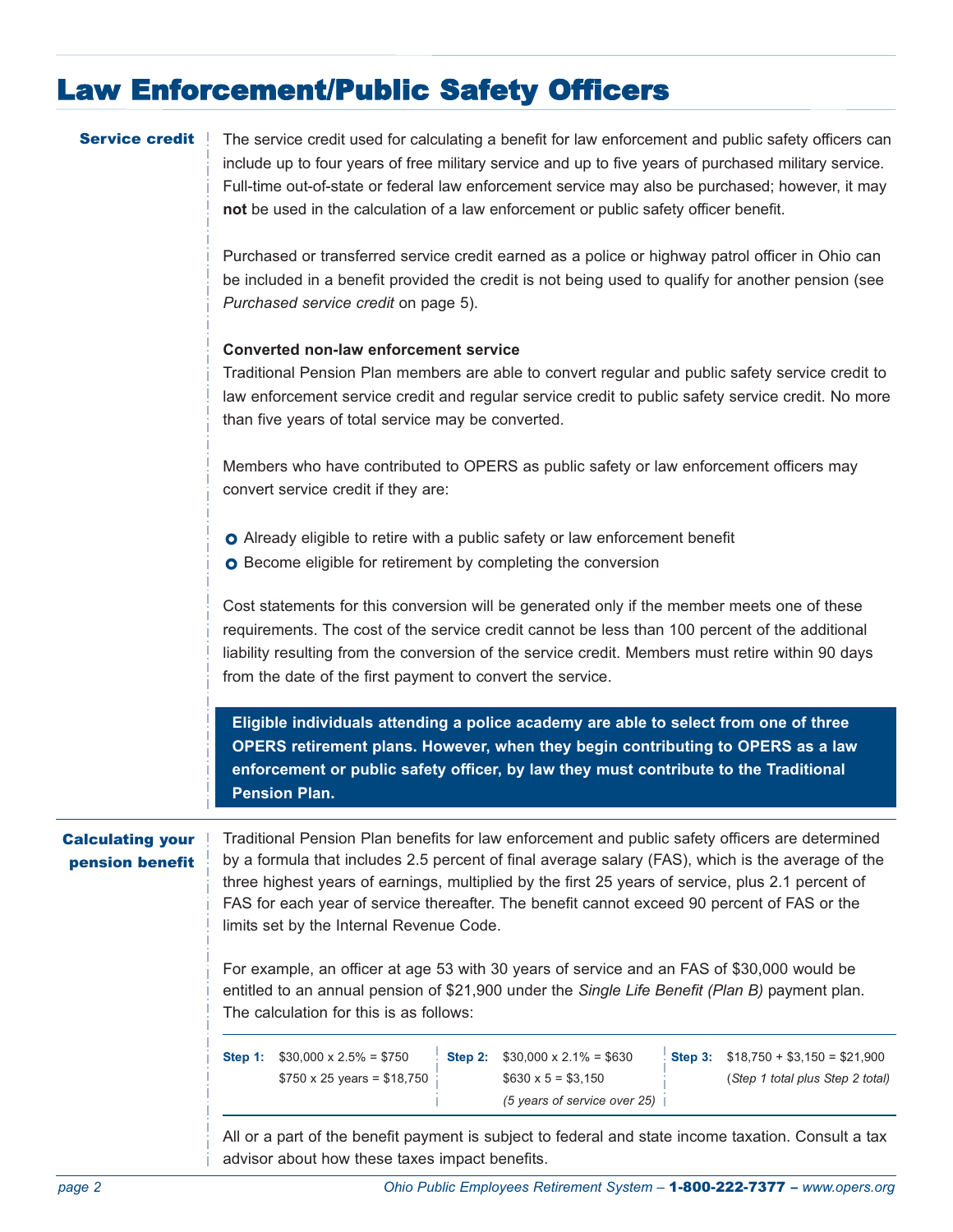### Limited servicerelated reduced pension

A law enforcement or public safety officer who has at least 15 years of total service credit (which may include service credit purchased in the law enforcement division) and who voluntarily resigns or is discharged for reasons other than dishonesty, cowardice, intemperance or conviction of a felony may apply at age 52 or later for a reduced pension. The pension will consist of an annual lifetime allowance equal to 1.5 percent of FAS multiplied by the number of years of service credit.

**Please refer to the appropriate estimating retirement benefits chart, found below or page 4, to estimate your monthly retirement benefits.** 

### Law Enforcement - **Estimating retirement benefits**

**Refer to the chart below if you are a full-time law enforcement officer whose employerspecified primary duties are to preserve the peace, to protect life and property and to enforce the laws within your jurisdiction**. Find your age (across the top) and years of service (far left column). Take the number at the intersection, which is a percentage, and apply it to your final average salary. Then, divide this figure by 12 in order to arrive at the estimated amount of your monthly benefit under a *Single Life Benefit (Plan B)* plan of payment.

|                         |         |         | Age     |         |         |
|-------------------------|---------|---------|---------|---------|---------|
| <b>Years of Service</b> | 48-51   | 52-59   | 60      | 61      | $62+$   |
| 15                      |         | 22.5    | $28.0*$ | $29.0*$ | 37.5    |
| 16                      |         | 24.0    | $29.9*$ | $30.9*$ | 40.0    |
| 17                      |         | 25.5    | $31.7*$ | $32.9*$ | 42.5    |
| 18                      |         | 27.0    | $33.6*$ | $34.8*$ | 45.0    |
| 19                      |         | 28.5    | $35.5*$ | $36.7*$ | 47.5    |
| 20                      |         | 30.0    | $37.4*$ | $38.7*$ | 50.0    |
| 21                      |         | 31.5    | $39.2*$ | $40.6*$ | 52.5    |
| 22                      |         | 33.0    | $41.1*$ | $42.5*$ | 55.0    |
| 23                      |         | 34.5    | $43.0*$ | $44.5*$ | 57.5    |
| 24                      |         | 36.0    | 44.8*   | 46.4*   | 60.0    |
| 25                      | 62.5    | 62.5    | 62.5    | 62.5    | 62.5    |
| 26                      | 64.6    | 64.6    | 64.6    | 64.6    | 64.6    |
| 27                      | 66.7    | 66.7    | 66.7    | 66.7    | 66.7    |
| 28                      | 68.8    | 68.8    | 68.8    | 68.8    | 68.8    |
| 29                      | 70.9    | 70.9    | 70.9    | 70.9    | 70.9    |
| 30                      | 73.0    | 73.0    | 73.0    | 73.0    | 73.0    |
| 31                      | 75.1    | 75.1    | 75.1    | 75.1    | 75.1    |
| 32                      | 77.2    | 77.2    | 77.2    | 77.2    | 77.2    |
| 33                      | 79.3    | 79.3    | 79.3    | 79.3    | 79.3    |
| 34                      | 81.4    | 81.4    | 81.4    | 81.4    | 81.4    |
| 35                      | 83.5    | 83.5    | 83.5    | 83.5    | 83.5    |
| 36                      | 85.6    | 85.6    | 85.6    | 85.6    | 85.6    |
| 37                      | 87.7    | 87.7    | 87.7    | 87.7    | 87.7    |
| 38                      | 89.8    | 89.8    | 89.8    | 89.8    | 89.8    |
| 39                      | 90.0    | 90.0    | 90.0    | 90.0    | 90.0    |
| 40                      | $91.0*$ | $91.0*$ | $91.0*$ | $91.0*$ | $91.0*$ |

*\*Percentage calculated higher under non-law enforcement division, see page 5.*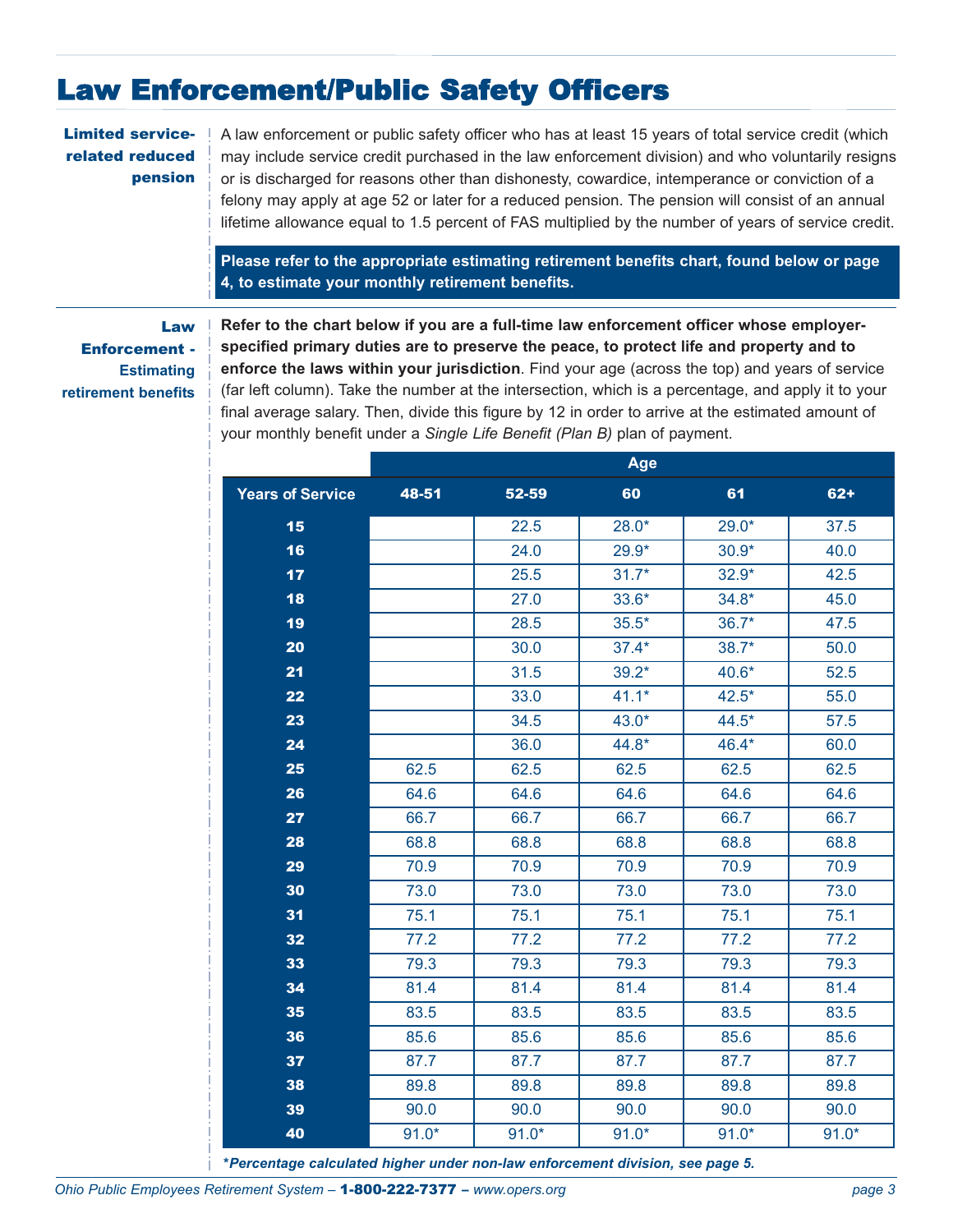### Public Safety - **Estimating retirement benefits**

**Refer to the chart below if you are a full-time public safety officer whose employerspecified primary duties are** *other than* **to preserve the peace, to protect life and property and to enforce the laws within your jurisdiction.** Find your age (across the top) and years of service (far left column). Take the number at the intersection, which is a percentage, and apply it to your final average salary. Then, divide this figure by 12 in order to arrive at the estimated amount of your monthly benefit under a *Single Life Benefit (Plan B)* plan of payment.

|                                   |         |         |         |         | Age     |         |         |         |
|-----------------------------------|---------|---------|---------|---------|---------|---------|---------|---------|
| <b>Years of</b><br><b>Service</b> | 48      | 49      | 50      | 51      | 52-59   | 60      | 61      | $62+$   |
| 15                                |         |         |         |         | 22.5    | $28.0*$ | $29.0*$ | 37.5    |
| 16                                |         |         |         |         | 24.0    | $29.9*$ | $30.9*$ | 40.0    |
| 17                                |         |         |         |         | 25.5    | $31.7*$ | $32.9*$ | 42.5    |
| 18                                |         |         |         |         | 27.0    | $33.6*$ | $34.8*$ | 45.0    |
| 19                                |         |         |         |         | 28.5    | $35.5*$ | $36.7*$ | 47.5    |
| 20                                |         |         |         |         | 30.0    | $37.4*$ | $38.7*$ | 50.0    |
| 21                                |         |         |         |         | 31.5    | $39.2*$ | $40.6*$ | 52.5    |
| 22                                |         |         |         |         | 33.0    | $41.1*$ | $42.5*$ | 55.0    |
| 23                                |         |         |         |         | 34.5    | $43.0*$ | $44.5*$ | 57.5    |
| 24                                |         |         |         |         | 36.0    | 44.8*   | 46.4*   | 60.0    |
| 25                                | 46.8    | 50.0    | 53.7    | 58.1    | 62.5    | 62.5    | 62.5    | 62.5    |
| 26                                | 48.4    | 51.6    | 55.5    | 60.0    | 64.6    | 64.6    | 64.6    | 64.6    |
| 27                                | 50.0    | 53.3    | 57.3    | 62.0    | 66.7    | 66.7    | 66.7    | 66.7    |
| 28                                | 51.6    | 55.0    | 59.1    | 63.9    | 68.8    | 68.8    | 68.8    | 68.8    |
| 29                                | 53.1    | 56.7    | 60.9    | 65.9    | 70.9    | 70.9    | 70.9    | 70.9    |
| 30                                | 66.0*   | 66.0*   | 66.0*   | 67.8    | 73.0    | 73.0    | 73.0    | 73.0    |
| 31                                | 68.5*   | 68.5*   | 68.5*   | 69.8    | 75.1    | 75.1    | 75.1    | 75.1    |
| 32                                | $71.0*$ | $71.0*$ | $71.0*$ | 71.7    | 77.2    | 77.2    | 77.2    | 77.2    |
| 33                                | $73.5*$ | $73.5*$ | $73.5*$ | 73.7    | 79.3    | 79.3    | 79.3    | 79.3    |
| 34                                | 76.0*   | 76.0*   | 76.0*   | 76.0*   | 81.4    | 81.4    | 81.4    | 81.4    |
| 35                                | 78.5*   | 78.5*   | 78.5*   | 78.5*   | 83.5    | 83.5    | 83.5    | 83.5    |
| 36                                | $81.0*$ | $81.0*$ | $81.0*$ | $81.0*$ | 85.6    | 85.6    | 85.6    | 85.6    |
| 37                                | 83.5*   | 83.5*   | 83.5*   | 83.5*   | 87.7    | 87.7    | 87.7    | 87.7    |
| 38                                | 86.0*   | 86.0*   | 86.0*   | 86.0*   | 89.8    | 89.8    | 89.8    | 89.8    |
| 39                                | 88.5*   | 88.5*   | 88.5*   | 88.5*   | 90.0    | 90.0    | 90.0    | 90.0    |
| 40                                | $91.0*$ | $91.0*$ | $91.0*$ | $91.0*$ | $91.0*$ | $91.0*$ | $91.0*$ | $91.0*$ |

*\*Percentage calculated higher under non-law enforcement division, see page 5.*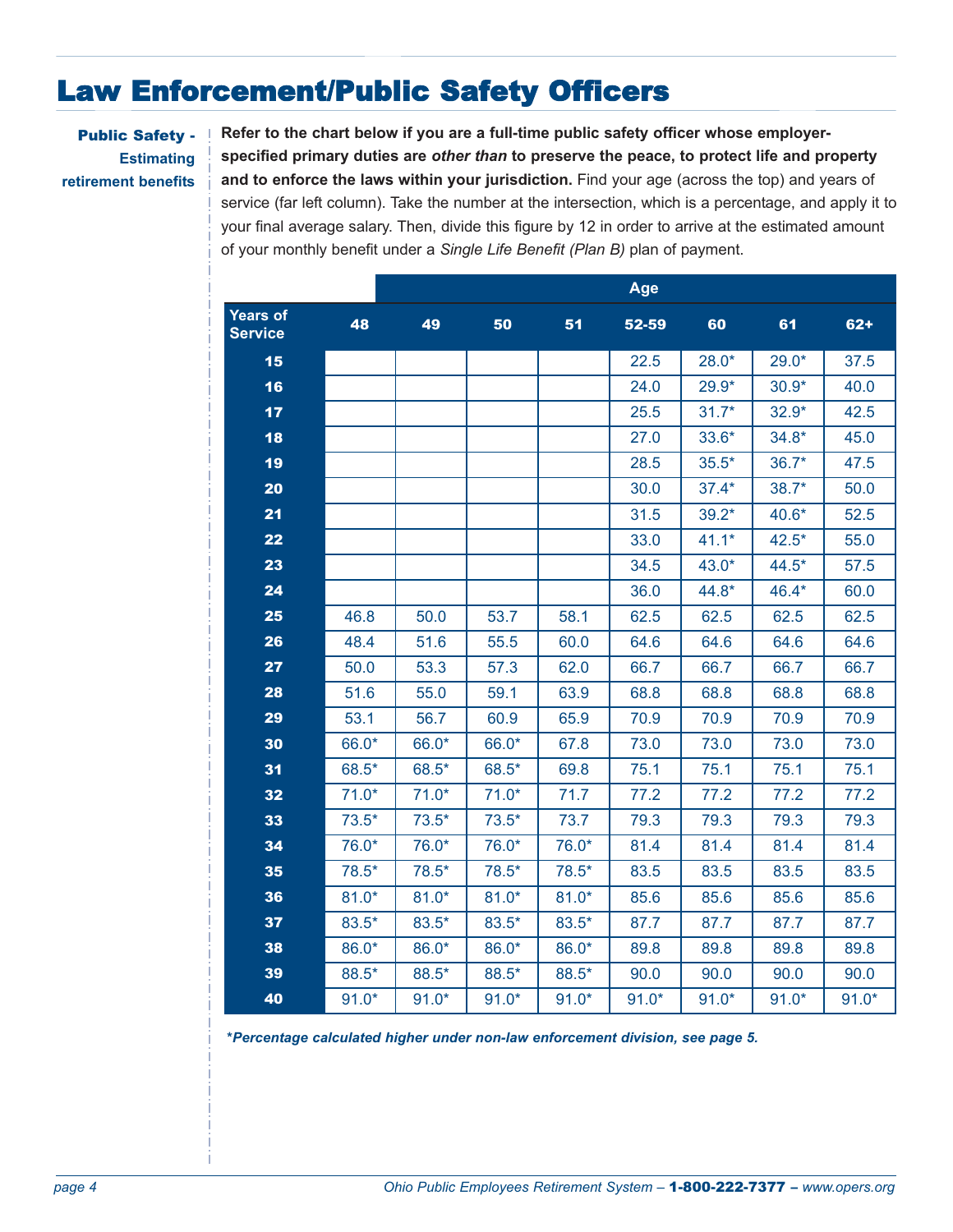| Law enforcement and public safety officers who also have non-law enforcement OPERS service                                                                                                                                                                                                                                                                                                                                                                                                                                                                                                      |
|-------------------------------------------------------------------------------------------------------------------------------------------------------------------------------------------------------------------------------------------------------------------------------------------------------------------------------------------------------------------------------------------------------------------------------------------------------------------------------------------------------------------------------------------------------------------------------------------------|
| 1. Under the provisions for law enforcement and public safety officers, if they have sufficient law<br>enforcement or public safety service they may have their non-law enforcement credit<br>calculated as a separate monthly single-life annuity. This benefit may be taken as a one time<br>lump-sum payment or as a monthly annuity, provided the monthly annuity is at least \$25.                                                                                                                                                                                                         |
| 2. Under the regular provisions of the OPERS Traditional Pension Plan using all service<br>credited to them as a public employee in OPERS (law enforcement and non-law enforcement).                                                                                                                                                                                                                                                                                                                                                                                                            |
|                                                                                                                                                                                                                                                                                                                                                                                                                                                                                                                                                                                                 |
| In order to receive a retirement benefit under the regular provisions of the Traditional Pension<br>Plan, a member must have at least five years of service credit (or 60 contributing months) at age                                                                                                                                                                                                                                                                                                                                                                                           |
| The non-law enforcement benefit calculated under the Traditional Pension Plan consists of an<br>annual lifetime allowance equal to 2.2 percent of FAS, multiplied by the first 30 years of service<br>plus 2.5 percent of FAS for each year, or portion thereof, of service over 30; this base allowance<br>is reduced if you retire before age 65 with less than 30 years of service credit. The benefit cannot                                                                                                                                                                                |
| For those retiring under the provisions for law enforcement and public safety officers who also<br>have non-law enforcement service credit, the single-life annuity is based on the calculation of the<br>sum of employee contributions received for the non-law enforcement service plus allowable<br>interest, multiplied by two. This benefit may be taken as a one time lump-sum payment or as a                                                                                                                                                                                            |
| Members may purchase service credit for positions held out-of-state, with the federal<br>government or with an Ohio municipal retirement system, that will not be used to qualify for<br>another pension. While these types of credit will be used in the calculation of a regular OPERS<br>benefit, only certain types of service may be used in the calculation of a law enforcement benefit<br>(see the Service credit section found on page 2). The OPERS Service Credit booklet describes<br>different types of service members may be eligible to purchase or obtain and how to establish |
| At retirement, law enforcement and public safety officers may select one of the optional payment<br>plans, which include the Partial Lump Sum Option Payment (PLOP). These options and the<br>PLOP are explained in the Retiring from Public Employment - The Traditional Pension Plan                                                                                                                                                                                                                                                                                                          |
|                                                                                                                                                                                                                                                                                                                                                                                                                                                                                                                                                                                                 |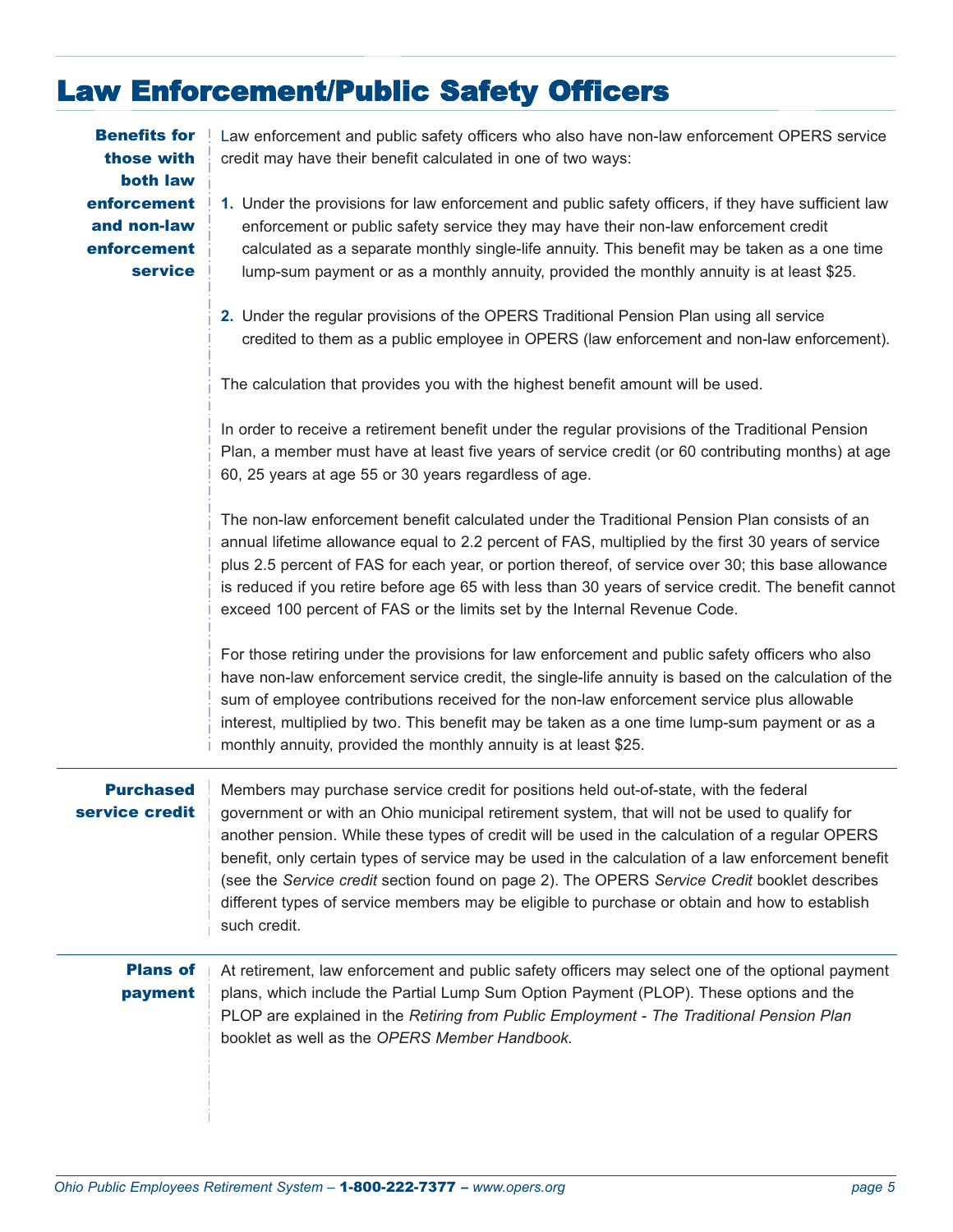### Health care coverage

In 2010, the OPERS health care plan offers participants a single plan for Medicare-eligible retirees and their Medicare-eligible spouses (if applicable), the Humana Medicare Advantage Plan, and a single plan for non-Medicare eligible retirees and their dependents, the Medical Mutual PPO Plan.

Retirees participating in the Humana Medicare Advantage Plan in 2010 can receive services from any provider who will accept Medicare payment terms. This includes physicians and facilities that are not listed in the Humana provider directory. All network and out-of-network services are paid at the same coverage level. Under the Humana Medicare Advantage Plan, Humana serves as a single point of contact for medical coverage and processes all medical claims. Retirees living outside the United States and retirees covering a non-Medicare spouse or a child are not able to participate in this plan.

Non-Medicare retirees participating in the Medical Mutual PPO plan have a choice between three levels of medical coverage - the Enhanced, Intermediate and Basic Plans. These three plans, their coverage levels, and co-pays are described in detail within the 2010 Coverage Guide available on the OPERS Web site. The Medical Mutual plan is a network/PPO plan. This means the plan features a network of doctors and hospitals that have agreed to provide services at discounted fees. These fees tend to be less than the fees of non-network providers.

### *Enhanced Plan*

This is the most expensive medical/pharmacy coverage plan and features the lowest co-pays, annual deductibles and out-of pocket maximums.

### *Intermediate Plan*

The Intermediate Plan is the medical/pharmacy coverage plan that features a lower price than the Enhanced Plan but also has higher co-pays, annual deductibles and out-of-pocket maximums.

### *Basic Plan*

The Basic Plan features the lowest price but has the highest co-pays, annual deductibles and out-of pocket maximums.

### *Allowance Amount*

The allowance amount is based on the monthly cost for Ohio PERS to provide you with medical/pharmacy coverage at the Enhanced Plan level. If the cost for the medical/pharmacy, vision and/or dental coverage options you choose for yourself and covered family members exceeds your monthly allowance amount, the difference will be deducted from your pension as a monthly premium.

### *Retiree Medical Account*

If your monthly allowance is more than the cost of the coverage options you select, the remainder of your allowance will be deposited into a Retiree Medical Account (RMA), which can be rolled from one year to the next as needed. Amounts contributed to the RMA may be used only for the payment of qualified health, dental and vision care expenses. The RMA may also be used to pay health care expenses for qualified dependents.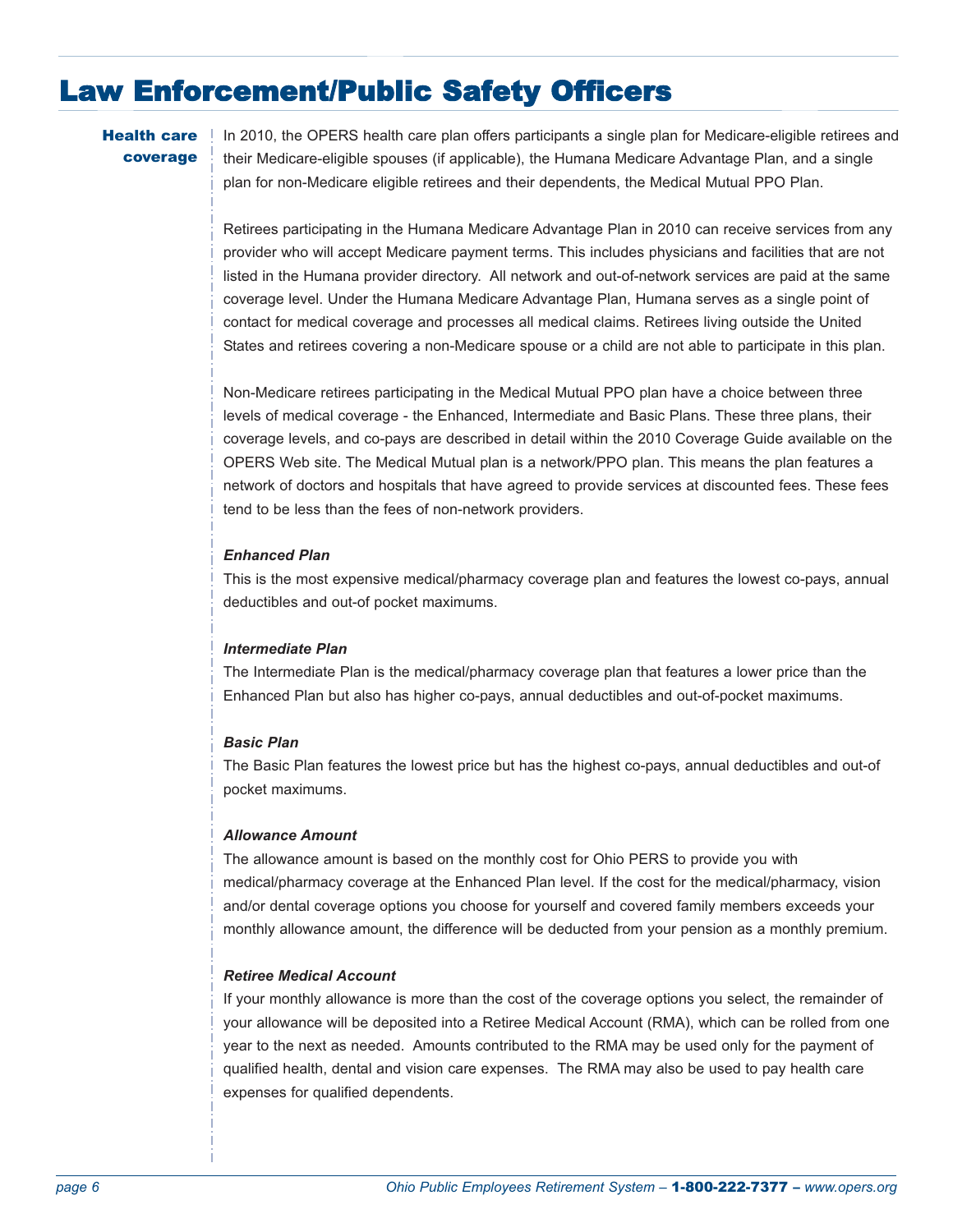Survivor and disability protection Survivor benefit protection is the same for law enforcement and public safety officers as it is for other OPERS members in the Traditional Pension and Combined Plans with one exception. Survivors of law enforcement and public safety officers are eligible for survivor benefits regardless of how long the officer was contributing to OPERS.

Disability benefit protection and eligibility are also the same with one exception. Law enforcement and public safety officers may apply for disability benefits regardless of the officer's years of service credit if the disabling condition is the result of an on-duty illness or injury.

These benefits are explained in OPERS *Survivor Benefits* and *Disability Benefits* booklets.

### Death benefit

At the death of an age and service retiree or a disability benefit recipient who participated in the Traditional Pension or Combined Plan, a lump sum death benefit, based on years of service, is paid to one of the following: the designated beneficiary on an approved Designation of Beneficiary for Lump Sum Death Benefit form or an approved retirement application, the first qualified beneficiary under automatic succession, the person responsible for burial, or the estate of the recipient.

Survivors of certain law enforcement or public safety officers who die as a result of duty-related causes may qualify for additional benefits through the Ohio Public Safety Officers Death Benefit Fund. The Board of Trustees of the Ohio Police and Fire Pension Fund, 140 E Town St., Columbus, Ohio 43215, administers this Fund. Please contact them for further information at www.op-f.org.

| Death benefit schedule          |               |
|---------------------------------|---------------|
| Years of members service credit | Death benefit |
| at least 5 but less than 10     | \$500         |
| at least 10 but less than 15    | \$1000        |
| at least 15 but less than 20    | \$1500        |
| at least 20 but less than 25    | \$2000        |
| 25 or more                      | \$2500        |

For members participating in the Member-Directed Plan, a death benefit is not available through Ohio PERS. In the event of the member's death, the vested portion of the member's defined contribution account is available to the member's beneficiaries.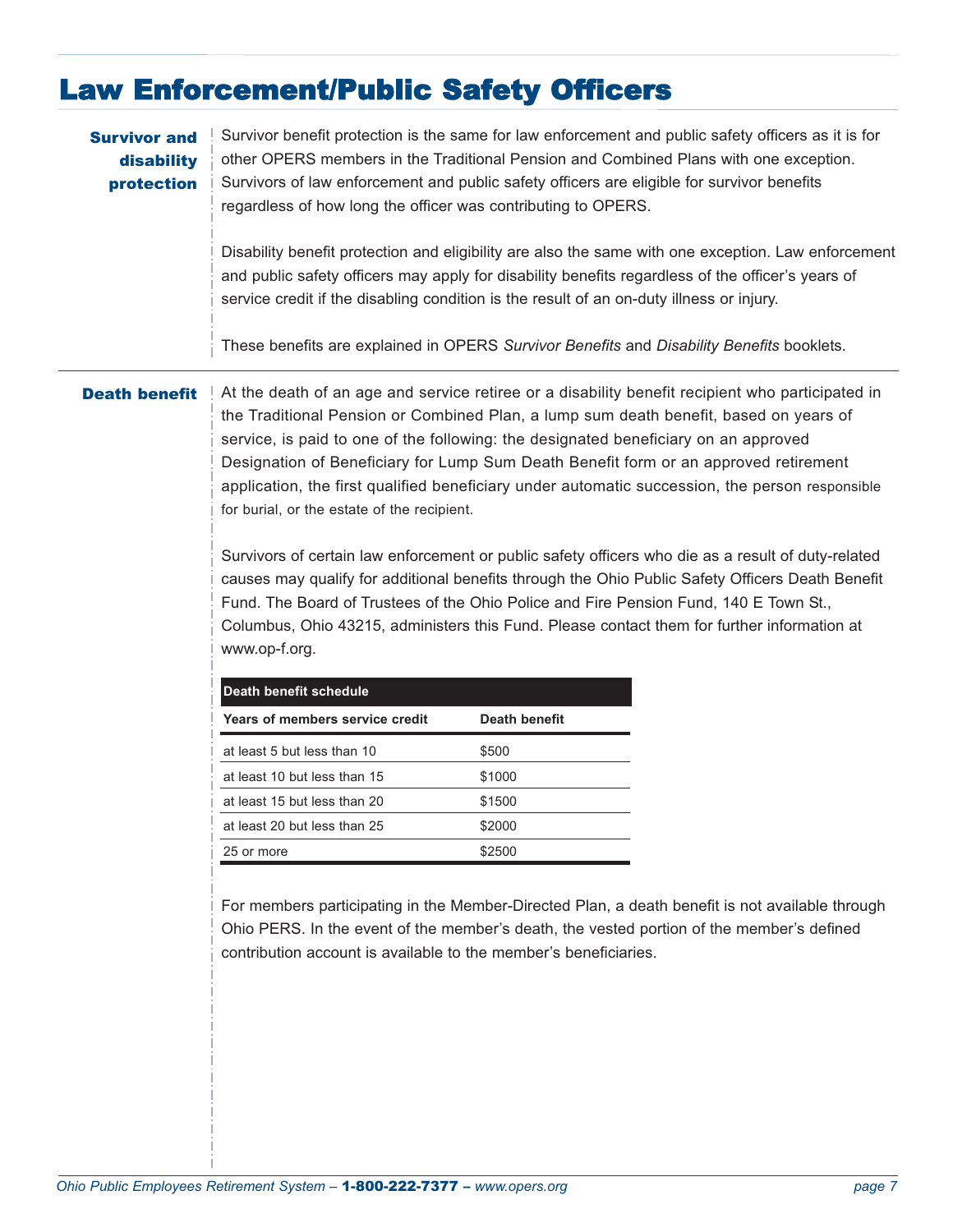| <b>Notes</b> |  |
|--------------|--|
|              |  |
|              |  |
|              |  |
|              |  |
|              |  |
|              |  |
|              |  |
|              |  |
|              |  |
|              |  |
|              |  |
|              |  |
|              |  |
|              |  |
|              |  |
|              |  |
|              |  |
|              |  |
|              |  |
|              |  |
|              |  |
|              |  |
|              |  |
|              |  |
|              |  |
|              |  |
|              |  |
|              |  |
|              |  |
|              |  |
|              |  |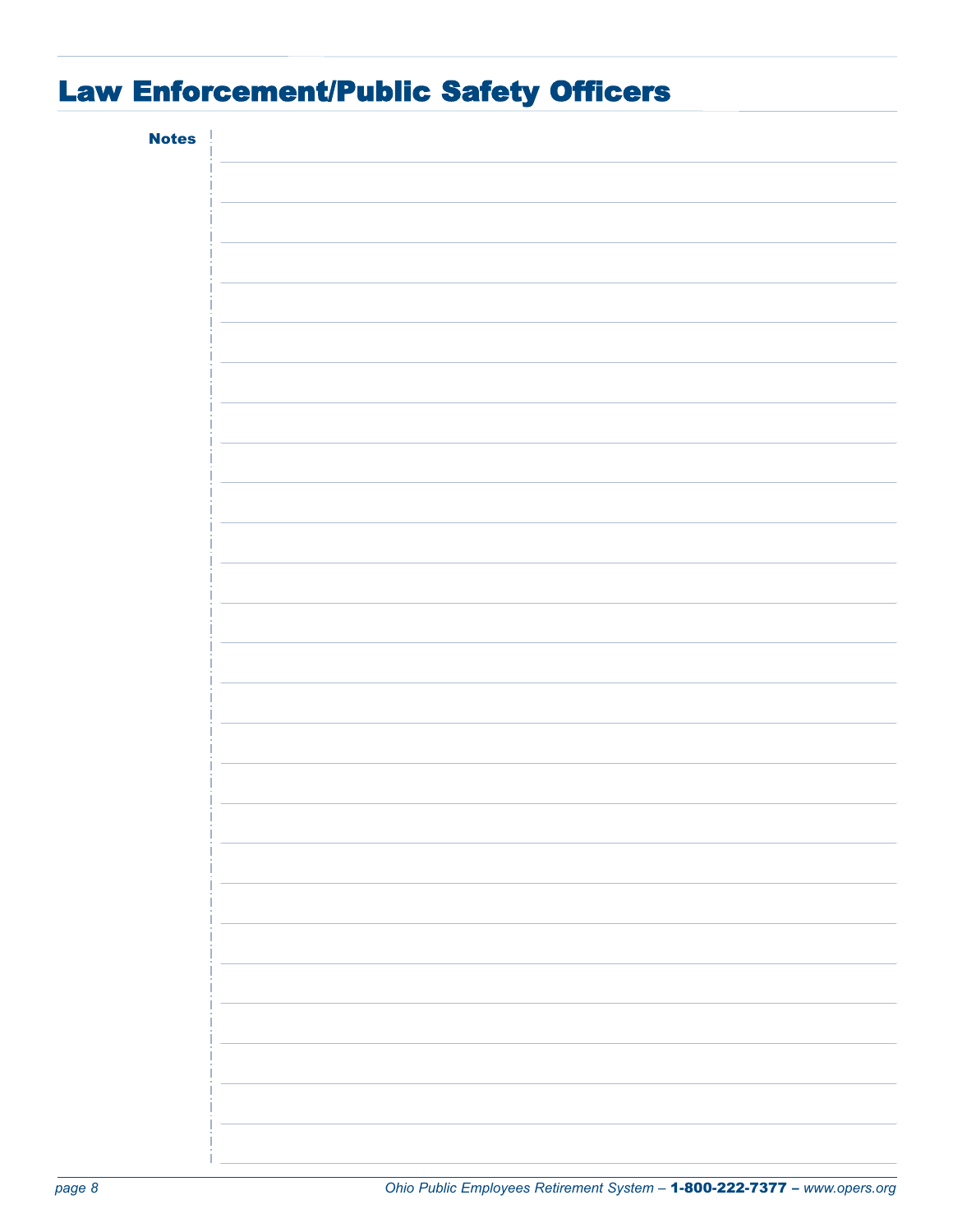| <b>Notes</b> |  |
|--------------|--|
|              |  |
|              |  |
|              |  |
|              |  |
|              |  |
|              |  |
|              |  |
|              |  |
|              |  |
|              |  |
|              |  |
|              |  |
|              |  |
|              |  |
|              |  |
|              |  |
|              |  |
|              |  |
|              |  |
|              |  |
|              |  |
|              |  |
|              |  |
|              |  |
|              |  |
|              |  |
|              |  |
|              |  |
|              |  |
|              |  |
|              |  |
|              |  |
|              |  |
|              |  |
|              |  |
|              |  |